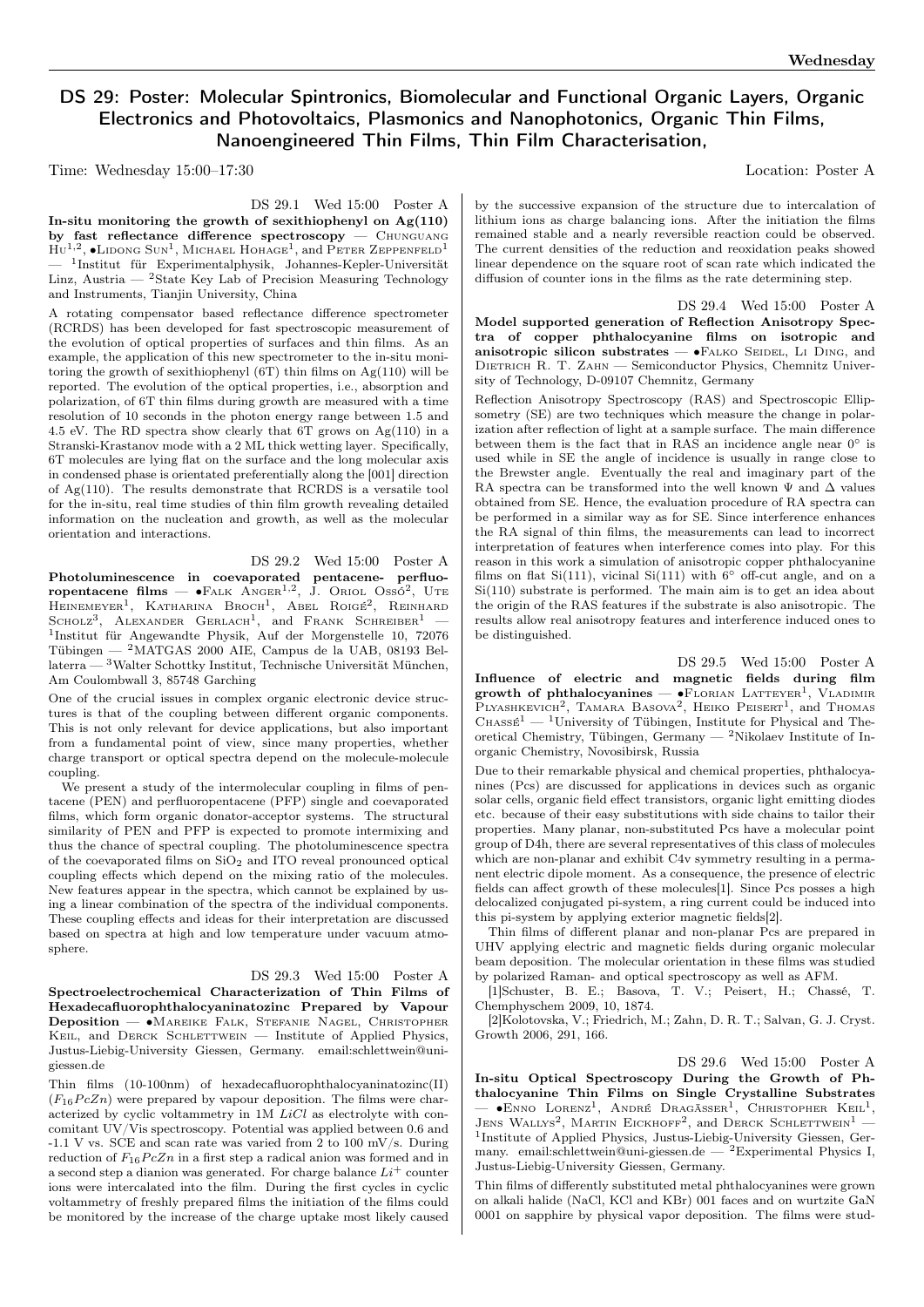ied during growth from the monolayer thickness regime to an average film thickness of 100 nm. Since phthalocyanines are characterized by a large oscillator strength of the electronic transition following absorption of visible light and by strong intermolecular dipole coupling of the transition dipoles in the solid state, optical measurements are well suited to study the development of intermolecular coupling and crystal structure during film growth. In- situ optical analysis was performed in transmission geometry perpendicular to the molecular deposition beam to achieve sub- monolayer sensitivity. The results are discussed in context of structural and morphological characteristics of the observed films.

## DS 29.7 Wed 15:00 Poster A

Structure optimization of pentacene thin film transistors controlled by substrate temperature and annealing — •TOSSAPOL Tippo<sup>1</sup>, Chanchana Thanachayanont<sup>2</sup>, Steffen Schulze<sup>3</sup>, Michael Hietschold<sup>3</sup>, and Apinunt Thanachayanont<sup>1</sup> — <sup>1</sup>Faculty of Engineering and College of Data Storage Technology and Applications, King Mongkut's Institute of Technology Ladkrabang, Chalongkrung Road, Ladkrabang Bangkok 10520, Thailand <sup>2</sup>National Metal and Materials Technology Center, Thailand Science Park, Klong 1, Klong Luang, Pathumthani 12120, Thailand — <sup>3</sup>Chemnitz University of Technology, Solid Surface Analysis Group, D-09107 Chemnitz, Germany

Pentacene thin film transistors (TFTs) were fabricated by thermal evaporation of the organic molecules. The structure of the vacuum deposited pentacene thin films is very sensitive to numerous deposition parameters. The pentacene thin films were characterized to study the effect of substrate temperature during the deposition in order to maximize grain sizes and the effect of annealing to improve the current paths through the grains of pentacene thin films. Scanning electron microscopy indicated that the higher substrate temperature resulted in the larger grain size. Subsequent annealing enhances dense packing of grains by reducing the space between them. The results also suggested that the evolution of the film growth is very sensitive to the crystal quality of the initial state of growth close to the substrate film interface.

## DS 29.8 Wed 15:00 Poster A

Trap-state influence on charge carrier transport in perylene based OTFTs — • CHRISTIAN EFFERTZ, INGOLF SEGGER, PHILIP SCHULZ, and MATTHIAS WUTTIG — Institute of Physics (IA), RWTH Aachen University of Technology, 52056 Aachen, Germany

Organic Thin-Film Transistors (OTFTs) have been intensively researched due to their adaptability, e.g. as an active matrix for flexible displays or in low-cost RFID (Radio-Frequence-Identification) tags. Recent reports indicate that OTFTs can match their inorganic counterparts based on hydrogenated amorphous silicon (a-Si:H) in terms of mobility and  $I_{on}/I_{off}\mbox{-ratio}.$ 

In order to gain a deeper insight in the yet not fully understood charge carrier transport in organic thin-film devices, we have produced and investigated perylene based bottom-gate top-contact OTFTs. Our measurements, including temperature dependent transfer characteristics, time-domain- and temperature-stimulated current, show a profound influence of trap-states on charge transport in organic electronic devices. For a more detailed study of the influence of trap-states on transistor characteristics, model calculations were carried out.

DS 29.9 Wed 15:00 Poster A Tailoring ferroelectric interfaces: surface modification of PZT mediated through functionalized thiophene derivates — ∙Peter Milde<sup>1</sup> , Kinga Haubner2,<sup>3</sup> , Evelyn Jähne<sup>3</sup> , Denny Köhler<sup>1</sup>, Ulrich Zerweck<sup>1</sup>, and Lukas M. Eng<sup>1</sup> — <sup>1</sup>Department of Applied Photophysics, TU Dresden, Dresden, Germany  $-$  <sup>2</sup>Leibniz Institute for Solid State and Materials Research Dresden, TU Dresden, Dresden, Germany — <sup>3</sup> Institute of Macromolecular Chemistry and Textile Chemistry, TU Dresden, Dresden, Germany

Organic field effect transistors (OFETs) with a gate "electrode" that is made out of a ferroelectric (FE) have become a field of intense research [1]. Non-volatile memory functionality is expected due to the strong and remanent electric field arising from bound surface charges at the FE/molecular interface. In order to achieve excellent electric transport properties, a high degree of intermolecular ordering is inevitable. In our approach, lead zirconate titanate (PZT) is used as material of choice for the design of an ultra-thin ferroelectric gate electrode in a Ferroelectric-OFET. The focus of the present work lays on the growth process of the molecularly thin organic conduction layer, based on  $\alpha,\omega$ -

dicyano- $\beta$ , $\beta^*$ -dibutylquaterthiophene (DCNDBQT). Film formation is effectively promoted through specifically designed, bifunctional selfassembling molecules (CNBTPA: 5-cyano-2-(butyl-4-phosphonic acid)- 3-butylthiophene) which act as template layer. We report on nc-AFM and KPFM investigation of the template layer's structural and electronic properties.

[1] R. Tamura et al., Thin Solid Films 516, 2753 (2008)

DS 29.10 Wed 15:00 Poster A

Characterization of various Oligothiophenes for their suitability in organic field-effect transistors (OFETs) — •VERA HOFFMANN<sup>1</sup>, PETER MILDE<sup>1</sup>, KINGA HAUBNER<sup>2</sup>, EVELYN JAEHNE<sup>3</sup>, ULRICH ZERWECK<sup>1</sup>, and LUKAS M. Eng<sup>1</sup> — <sup>1</sup>Department of Applied Photophysics, TU Dresden, Dresden, Germany — <sup>2</sup>Leibnitz Institute for Solid State and Material Research Dresden, TU Dresden, Dresden, Germany — <sup>3</sup> Institute of Macromolecular Chemistry and Textile Chemistry, TU Dresden, Dresden, Germany

Self-assembled molecular monolayers are inevitable for nano-scaled organic electronic devices [1, 2]. Non-contact atomic force microscopy (nc-AFM) in combination with Kelvin-probe force microscopy (KPFM) yields access to information about structural and electronic properties of such self-assembled monolayers [3].

In the present study, we investigate thiophene derivatives for their perspective use in organic field-effect transistors. Dihexylsexithiophene (DHST) monolayers are prepared by physical vapour deposition on  $TiO<sub>2</sub>$  and  $SiO<sub>2</sub>$  substrates having source/drain gold electrode structures. In situ high resolution KPFM and topography measurements of operating OFET devices are shown and discussed with respect to their future suitability.

[1] Smits et al., nature 455, 956 (2008)

[2] Haubner et al., phys. stat. solidi A 205, 430 (2008)

[3] Zerweck et al., Phys. Rev. B 71, 125424 (2005)

DS 29.11 Wed 15:00 Poster A

Growth and Structure of tetrazine based organic thin films  $-$  •Dominik Meyer<sup>1</sup>, Philip Schulz<sup>1</sup>, Martin Reininghaus<sup>1</sup>, PIERRE AUDEBERT<sup>2</sup>, and MATTHIAS  $W$ UTTIG<sup>1</sup> — <sup>1</sup>Institute of Physics (IA), RWTH Aachen University of Technology, 52056 Aachen, Germany — <sup>2</sup>PPSM (CNRS UMR 8531), Ecole Normale Supérieure de Cachan, 61, avenue de Président Wilson, 94235 Cachan Cedex, France In semiconductor and sensor technology, a variety of organic molecules have been explored for optoelectronic applications such as organic LEDs or TFTs. Tetrazines are aromatic molecules, which are comprised of a benzene ring where four carbon atoms are replaced by nitrogen, leading to an electron–poor delocalized electronic system that provides a high electron affinity. This structure may provide very interesting properties, i. e. luminescence and reversible electroactivity, thus rendering these molecules promising for use in sensor applications [1].

In this study we investigate the structural properties of tetrazine thin films, evaporated under high vacuum conditions on Au(111) substrates. X-ray Diffraction and Fourier transformed infrared spectroscopy been employed to explore the growth of the deposited organic layer. In order to describe the recorded IR spectra and conclude on the molecular orientation density functional theory calculations were performed. By tuning deposition parameters and surface conditions of the underlying substrate, we were able to realize different growth scenarios and tailor the film perfection with respect to the structural ordering.

[1] Kim, Y.; Kim, E.; Clavier, G.; Audebert, P. Chem. Commun., 2006, 3612–3614

DS 29.12 Wed 15:00 Poster A Template induced-ordering of perfluoropentacene films — ∙Tobias Breuer and Gregor Witte — Molekulare Festkörperphysik, Philipps-Universität Marburg, 35032 Marburg, Germany

Perfluorination of pentacene offers a promising route to produce an ntype organic semiconductor with promising electronic properties which further has the advantage of being stable against oxidation thus making this material interesting for device applications [1]. On SiO2 substrates perfluoropentacene (PFP) forms needle-like islands with (100) texture which are azimuthally isotropic oriented [2]. In order to characterize the electronic properties of this material in more detail and to determine its band structure the preparation of azimuthally well defined possibly epitaxially ordered films is desirable. Previous attempts have shown that in contrast to pentacene films which grow epitaxially on Bi(0001)/Si such an ordering does not occur for PFP [3]. In this study we compare the structure and morphology of PFP-films grown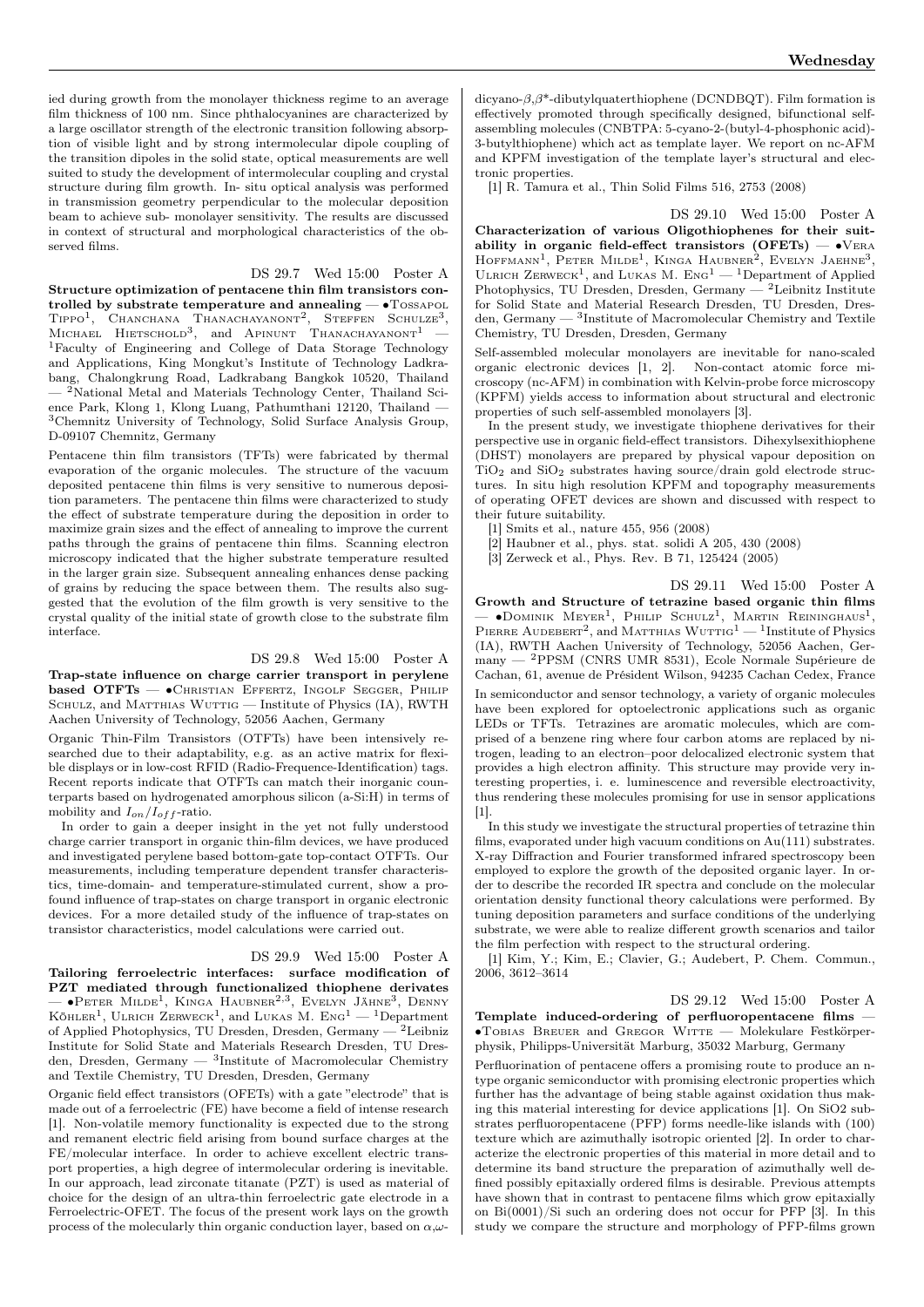by OMBD onto SiO2, sapphire and various alkali halide surfaces which have been characterized by AFM, XRD, FTIR and TDS. It is shown that on some alkali halide surfaces uniformly oriented PFP-islands are formed which reflects an epitaxial ordering. The different film structures are discussed in terms of template induced film growth.

[1] Suzuki et al., J. Am. Chem. Soc., 126, 8138 (2004)

[3] Wang et al., Nanotechnology 20, 095704 (2009)

DS 29.13 Wed 15:00 Poster A

Conductivity improvement of graphite-like ion tracks in tetrahedral amorphous carbon —  $\bullet$  Anne-Katrin Nix<sup>1</sup>, Hans-GREGOR GEHRKE<sup>1</sup>, JOHANN KRAUSER<sup>2</sup>, CHRISTINA TRAUTMANN<sup>3</sup>, ALOIS WEIDINGER<sup>4</sup>, and HANS HOFSÄSS<sup>1</sup> — <sup>1</sup>II. Physikalisches Institut, Georg-August-Universität Göttingen, Friedrich-Hund-Platz 1, 37077 Göttingen, Germany — <sup>2</sup>Hochschule Harz, University of Applied Sciences, 38855 Wernigerode, Germany — <sup>3</sup>GSI Helmholtzzentrum für Schwerionenforschung, Planckstraße 1, 64291 Darmstadt, Germany — <sup>4</sup>Helmholtz-Zentrum Berlin für Materialien u. Energie, 14109 Berlin, Germany

The irradiation of insulating tetrahedral amorphous carbon (ta-C) with swift heavy ions leads to creation of conductive ion tracks of 8 nm diameter and length depending on the film thickness. Our recent studies show that the track conductivity increases in ta-C layers of lower sp<sup>3</sup> bond content, which in turn increases the overall conductivity of the surrounding matrix. To improve the track conductivity and retain the insulating properties of ta-C, two approaches were made. First, doped ta-C films were prepared by mass selected ion beam deposition, together with iron or nitrogen as a dopant. These few impurities in the matrix are expected to improve the ion track conductivity by increasing the number of hopping sites because the conduction process is known to be dominated by variable-range hopping. Second, ta-C samples were irradiated with  $C_{60}$  projectiles, which have a much higher energy loss than monoatomic projectiles, and thus form larger and more conductive tracks.

## DS 29.14 Wed 15:00 Poster A

Rekristallisation von a-Si– und a-Ge–Nanostrukturen — ∙Jens Bauer, Chinmay Khare, Michael Weise und Bernd Rauschenbach — Leibniz-Institut für Oberflächenmodifizierung, Permoserstrasse 15, D-04318 Leipzig, Germany

Die Glanzwinkelabscheidung (GLAD: "glancing angle deposition") stellt eine spezielle Methode der physikalischen Gasphasenabscheidung von porösen Schichten dar. Dabei erreicht der einfallende Partikelfluss die Substratoberfläche unter streifendem Einfallswinkel (üblicherweise < 5∘). Bereits im Bereich der Anfangsabscheidung schatten sich benachbarte Strukturen aufgrund dieses extrem flachen Partikeleinfallswinkels gegenseitig ab. Das resultierende konkurrierende Wachstum führt zur Ausbildung einer definierten Nanostruktur aus geneigten Nadeln, die in Richtung des einfallenden Partikelflusses orientiert vorliegen. Durch zusätzliche Substratrotation lässt sich die Nanostruktur gezielt variieren. So lassen sich bspw. Nanospiralen, schrauben oder senkrechte Nanosäulen realisieren, die wiederum aus nanoskopischen Fasern (d=20-30 nm) bestehen. Im Beitrag stellen wir Ergebnisse zur GLAD-Herstellung von nanostrukturierten a-Si– und a-Ge–Schichten vor. Im Vergleich zu kompakten a-Si– und a-Ge– Volumenmaterialschichten wurde die Rekristallisation im Temperaturbereich von RT–1200∘C untersucht. Der Einfluss von Temperatur und Annealingzeit werden auf Grundlage von Röntgenbeugungsexperimenten diskutiert.

## DS 29.15 Wed 15:00 Poster A

Growth of crystalline Ag nanorods by ion beam sputter glancing angle deposition —  $\bullet$ CHINMAY KHARE<sup>1</sup>, CHRISTIAN PATZIG<sup>1</sup>, Jürgen. W Gerlach<sup>1</sup>, Bodo Fuhrmann<sup>2</sup>, Hartmut. S Leipner<sup>2</sup>, and BERND RAUSCHENBACH<sup>1</sup> — <sup>1</sup>Leibniz-Institut of Surface Modification, Permoserstraße 15, 04318 Leipzig, Germany — <sup>2</sup>Martin-Luther-University Halle, Heinrich-Damerow-Straße 4, 06120 Halle, Germany

Glancing angle deposition (GLAD) is an efficient physical vapour deposition process to sculpt columnar nanostructures. When the particle flux reaches the substrate under a highly oblique angle  $\beta$  ( $\beta$  \* 80°, as measured to the substrate normal), inherent self-shadowing mechanism causes growth of needle-like structures. Here, ion beam sputter glancing angle deposition of Ag nanostructures with different morphologies on planar and pre-patterned substrates either at room temperature (RT) or elevated substrate temperatures are demonstrated. Randomly distributed nanostructures are observed on planar substrates, while patterned templates with different periodicity yield growth of well organised periodic structures at RT. A broad angular divergence of the sputtered particle flux is minimised by a slit aperture. At room temperature, columnar structures are observed, irrespective of the presence of the slit aperture. At elevated temperatures (300∘C, 350∘C) and collimated particle flux in the presence of the slit aperture, however, accelerated surface diffusion causes the growth of crystalline nanorodand nanowire-like structures. In the absence of the slit aperture, the particle beam divergence is higher, leading to island- and mountain-like crystalline structures that are found at elevated temperatures.

DS 29.16 Wed 15:00 Poster A IR studies on the interaction of Ca and Mg with the blue emitter material Ir(cn-pmbic)<sub>3</sub> — •TOBIAS  $\tilde{G}$ LASER<sup>1</sup>, MARTIN BINDER<sup>1</sup>, ANNEMARIE PUCCI<sup>1</sup>, CHRISTIAN LENNARTZ<sup>2</sup>, and CHRIS-TIAN SCHILDKNECHT<sup>2</sup> — <sup>1</sup>Kirchhoff-Institut für Physik, Universität Heidelberg, INF 227, 69120 Heidelberg — <sup>2</sup>BASF SE, 67056 Ludwigshafen

Ca and Mg play an important role as cathode materials in organic light emitting devices (OLEDs). The interaction of these metals with the blue phosphorescent emitter material  $Ir$ (cn-pmbic)<sub>3</sub> is investigated by infrared (IR) spectroscopy. Thin films of the organic material are deposited by vapour sublimation on a gold substrate under UHV conditions. The deposition of Ca on the organic layer gives rise to new features in the IR-spectrum of the sample. These new features are supposed to be related to dynamic charge transfer processes. On the other hand, Mg does not seem to form a conducting layer on the organic material.

DS 29.17 Wed 15:00 Poster A Modification of Au and Si(111):H Surfaces towards Biological Sensing —  $\bullet$ XIN ZHANG<sup>1</sup>, GUOGUANG SUN<sup>2</sup>, KARSTEN HINRICHS<sup>2</sup>, DANA ROSU<sup>2</sup>, NORBERT ESSER<sup>2</sup>, MARC HOVESTAEDT<sup>3</sup>, BERNHARD Ay<sup>3</sup>, RUDOLF VOLKMER<sup>3</sup>, SILVIA JANIETZ<sup>4</sup>, and JÖRG RAPPICH<sup>1</sup>  $-$ <sup>1</sup>Helmholtz-Zentrum Berlin für Materialien und Energie GmbH, Institut für Si Photovoltaik, Berlin, Germany — <sup>2</sup>2 ISAS-Institute for Analytical Sciences, Department Berlin, Germany  $-33$  Institut für medizinische Immunologie, Charité Berlin, Berlin, Germany — <sup>4</sup>4 Fraunhofer-Institut für Angewandte Polymerforschung, Golm, Germany

Within the topics to grow functional organic surfaces for biosensors we grafted carboxylbenzene, aminobenzene and maleimidobenzene onto Au and H-terminated Si surfaces by electrochemical deposition from 4-carboxylbenzene-diazonium tetrafluoroborate (4- CBDT), 4-aminobenzene-diazonium tetrafluoroborate (4-ABDT) and 4-maleimidobenzene-diazonium tetrafluoroborate (4-MBDT).The electron injection to the diazonium compound in solution (cathodic current) leads to the formation of intermediate radicals, which further react with the surface (Au or Si:H) and the respective molecule is grafted onto the surface.The aim was to functionalise these surfaces for further reaction with corresponding amines, acids or cysteine-modified peptides. Ex-situ infrared spectroscopic ellipsometry (IRSE) was applied to inspect the surface species before and after the functionalisation.

DS 29.18 Wed 15:00 Poster A

Infrared spectroscopic ellipsometry of organic semiconductor layers — ∙Robert Lovrinčić, Jens Trollmann, and Annemarie Pucci — Kirchhoff-Institut für Physik der Universität Heidelberg

Organic semiconductors are very interesting for many applications as they are printable on a variety of substrates in large areas and at low costs. Within the production process many steps are necessary which might influence the chemical composition of the material and thereby the electrical performance of the device. Chemical information can be obtained from spectroscopic measurements in the mid infrared (fingerprint region).

We perform variable angle infrared spectroscopic ellipsometry to determine the dielectric function of organic semiconductor layers in the spectral region  $350 - 5000 \text{ cm}^{-1}$  by means of a commercial IRellipsometer (Woollam IR-VASE). The anisotropy of the resulting dielectric function will be discussed. Moreover, by changing the sample temperature during measurement the stability of the semiconductor can be investigated.

DS 29.19 Wed 15:00 Poster A Optical properties of single crystalline silicon nanowires — ∙Gerald Brönstrup and Silke Christiansen — Institut für Photonische Technologien e.V., Abt. Halbleiter-Nanostrukturen, 07745

<sup>[2]</sup> Kowarik et al., phys. stat. sol. (RRL) 2, 120 (2008)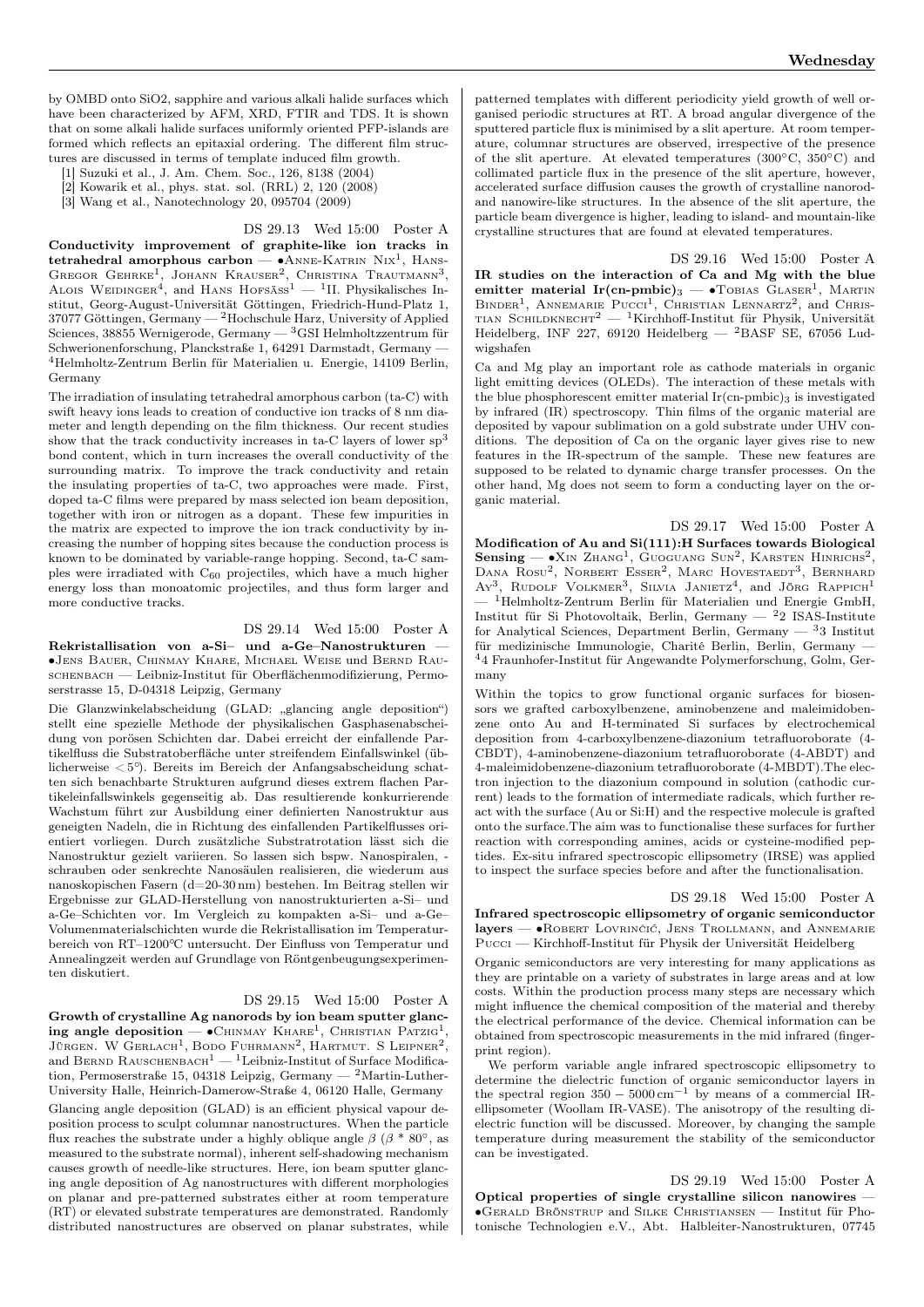#### Jena

Silicon Nanowires [SiNWs] have attracted much attention in the recent years as possible future building blocks for field effect transistors, sensors, solar cells and photo detectors. However an analysis of the optical properties of single SiNWs has not been published to the best of our knowledge. Here we present a theoretical analysis using the well known Mie-theory. We calculated the absorption and scattering cross sections with respect to the radius of the SiNWs the angle of incident of the illuminating light, its polarization and wavelength. In the limit of ray optics the cross sections are limited to the geometrical area of the illuminated objects. Since the dimensions of SiNWs can be much smaller than the wavelength of the visible light, ray optics cannot be used. Because of that and the wave nature of light the cross sections could be larger than the geometrical area of the SiNWs. Indeed we found that both scattering and absorption cross sections are much larger than the geometrical area of the SiNW for certain wavelengths and radii. Additionally a strong dependence on both the radii of the SiNWs and the wavelength of the illuminating light was found. This makes it possible to tune future devices to certain wavelengths by synthesizing SiNWs with the appropriate radius.

## DS 29.20 Wed 15:00 Poster A

Terahertz Plasmon Dispersion Relation in Layered Semiconductor Structures — ∙Daniel Dietze, Juraj Darmo, and Karl Unterrainer — TU Wien, Institut für Photonik, 1040 Wien, Österreich

Surface guided waves, so-called plasmons, have attracted considerable attention in the past years due to their possible use for sub-wavelength confinement and guiding of terahertz (THz) electromagnetic fields [1]. Fundamental insight into the behavior of plasmons can be obtained from their dispersion relation, which links the in-plane wave vector  $\beta$  to the angular frequency  $\omega$ . In general, the underlying equations are transcendental and stability of the numerical methods becomes an issue in the THz spectral range, as the characteristic frequencies are often separated by orders of magnitude.

In our contribution, we present a robust method which does not require any prior knowledge about the dispersion relation or the mode structure. It is based on simplex minimization in three dimensions, a Monte-Carlo approach for the initial values and analytical expressions for the transcendental equations. Additionally, we included the possibility of conducting interfaces, which allows modeling of systems including 2DEG layers, such as HEMTS or graphene based devices. Several examples are presented which are of current technological interest.

[1] J. A. Dionne, L. A. Sweatlock, H. A. Atwater, and A. Polman, Phys. Rev. B 73, 035407 (2006)

## DS 29.21 Wed 15:00 Poster A

Space charge effects and charge injection in organic semiconductors — ∙Marlis Ortel, Sidhant Bom, Torsten Balster, BENEDIKT GBUREK, and VEIT WAGNER — School of Engineering and Science, Jacobs University Bremen, Campus Ring 1, 28759 Bremen, Germany

Organic circuits with high-frequency switching properties are important for an increasing number of applications. It has been shown that contact resistance sets a limit towards higher frequencies.1 Therefore it is crucial to obtain good injection properties of charge carriers from the contact materials into the organic semiconductor.

It is known that injection of charge carriers is influenced by space charges at the interface caused by low mobilities of semiconducting materials. For different transport mechanisms possible in organic semiconductor materials different forms of space charge zones can be predicted by theory close to the injecting contact.

Experimentally current-voltage measurements are performed on various thiophene-based devices. The investigated thiophene-based materials are selected such, that they realize strongly different transport behavior. The measurements are compared to the theoretical predictions. We find, that higher disorder results in a larger space charge region even for the same mobility value.

1 V. Wagner, P. Wöbkenberg, A. Hoppe, J. Seekamp; Appl. Phys. Lett. 89 (2006) 243515.1-3

## DS 29.22 Wed 15:00 Poster A

Waveguide and surface plasmon losses in organic lightemitting diodes (OLED's) — ∙Bert Scholz, Jörg Frischeisen, and WOLFGANG BRÜTTING — Institute of Physics, University of Augsburg, Germany

As a new technology in light sources the organic light-emitting diodes (OLEDs) have improved rapidly in recent years. One of the remaining challenges is to enhance light outcoupling. Especially the excitation of waveguide modes (WGMs) inside the organic layers and surface plasmons (SPs) at the interface to the cathode strongly reduce the efficiency. These loss channels usually are not accessible for a profound analysis. Therefore, we investigate a simplified OLED stack consisting of only a glass substrate, a metallic silver layer and Alq<sup>3</sup> (tris-(8-hydroxyquinoline) aluminum). In this stack it is possible to extract and measure WGMs as leaky modes and to couple out SPs by a reversed Kretschmann configuration. The occurrence and extraction of WGMs and SPs is studied in detail by varying the thickness of the silver and the Alq<sub>3</sub> layer and by a comparison to numerical simulations. The results obtained in this study offer a deeper understanding of WGMs and SPs, which is a first step to reduce these optical losses and to significantly enhance the efficiency of OLEDs.

DS 29.23 Wed 15:00 Poster A Simulation of outcoupling efficiencies of OLEDs — •RICHARD PFEIFER<sup>1</sup>, BEATRICE BEYER<sup>1</sup>, KARSTEN FEHSE<sup>1</sup>, and KARL LEO<sup>1,2</sup>  $-$ <sup>1</sup>Fraunhofer IPMS, Dresden, Germany  $-$ <sup>2</sup>Institut für Angewandte Photophysik, TU Dresden Germany

Organic light-emitting diodes (OLEDs) are now commercially available in various lighting and display applications. While their electrical and optical properties have been greatly improved by the use of pin-OLEDs, the external quantum efficiency is still limited by the relative low outcoupling efficiency of the generated radiation of 20-25%. To address this field of light outcoupling improvement, we use a simulation based on the freely available open-source-framework CAMFR [1] to calculate the optical properties of planar top-emitting-OLEDs, i.e their angle dependent spectra and the total outcoupling efficiency and compare our results to experimental data. The simulation focus is put on the power distribution of the radiating dipoles into different decay channels as outcoupling modes, guided modes, surface-plasmon modes, and absorption losses. Calculation of these relative contributions enables us to identify the main loss channels of radiated power. Together with the potential of the CAMFR-framework to calculate multilayer systems with periodically structured layers, the optimization of light-outcoupling by integration of diffractive periodic structures is discussed.

[1] P. Bienstman, R. Baets, Optical and Quantum Electronics, 33, p.327-341 (2001)

## DS 29.24 Wed 15:00 Poster A

Investigation of degradation phenomena of blue fluorescent OLEDs — ∙Ruben Seifert, Sebastian Scholz, Björn Lüssem, and Karl Leo — Institut für Angewandte Photophysik TU Dresden, D-01062 Dresden

During the last years, the lifetime of organic light emitting diodes (OLEDs) based on small molecules has greatly improved. However, there are still problems concerning the long term stability of blue emitters. In this contribution, we describe experiments on p-i-n bottom emitting OLEDs with the blue emitting substance Spiro-DPVBi (2,2',7,7 tetrakis (2,2diphenylvinyl)-spiro-9,9'-biuoren). It is known that the main intrinsic degradation process of Spiro-DPVBi is not influenced by the electric current or the applied field, but it has been proposed that the degradation is caused by the exciton density [1]. To prove this, we did experiments on hole- and electron-only devices with very high charge carrier densities. To investigate the influence of excitons on degradation, we compare an electrical and an UV-aged OLED with the same initial luminance. Since Spiro-DPVBi is an efficient fluorescent material, the UV-radiation is creating singlet excitons only. However, both samples show similar degradation behavior, so that we can assume that the degradation of Spiro-DPVBi is mainly caused by singlet excitons.

[1] Winter, S., Reineke, S., Walzer, K., Leo, K., Proc. of SPIE Vol.6999, 69992N-8 (2008).

DS 29.25 Wed 15:00 Poster A Integration of non-volatile organic memory devices and organic diodes into a passive matrix crossbar array  $- \bullet$ P $\text{HILIPP}$ Sebastian, Hans Kleemann, Björn Lüssem, and Karl Leo — Institut für Angewandte Photophysik, TU Dresden, Germany

Within the last few years organic memory devices have attracted considerable attention. Several different approaches for organic memory devices have been reported in literature. Some of them show remarkable device performance regarding the ON/OFF ratio and switching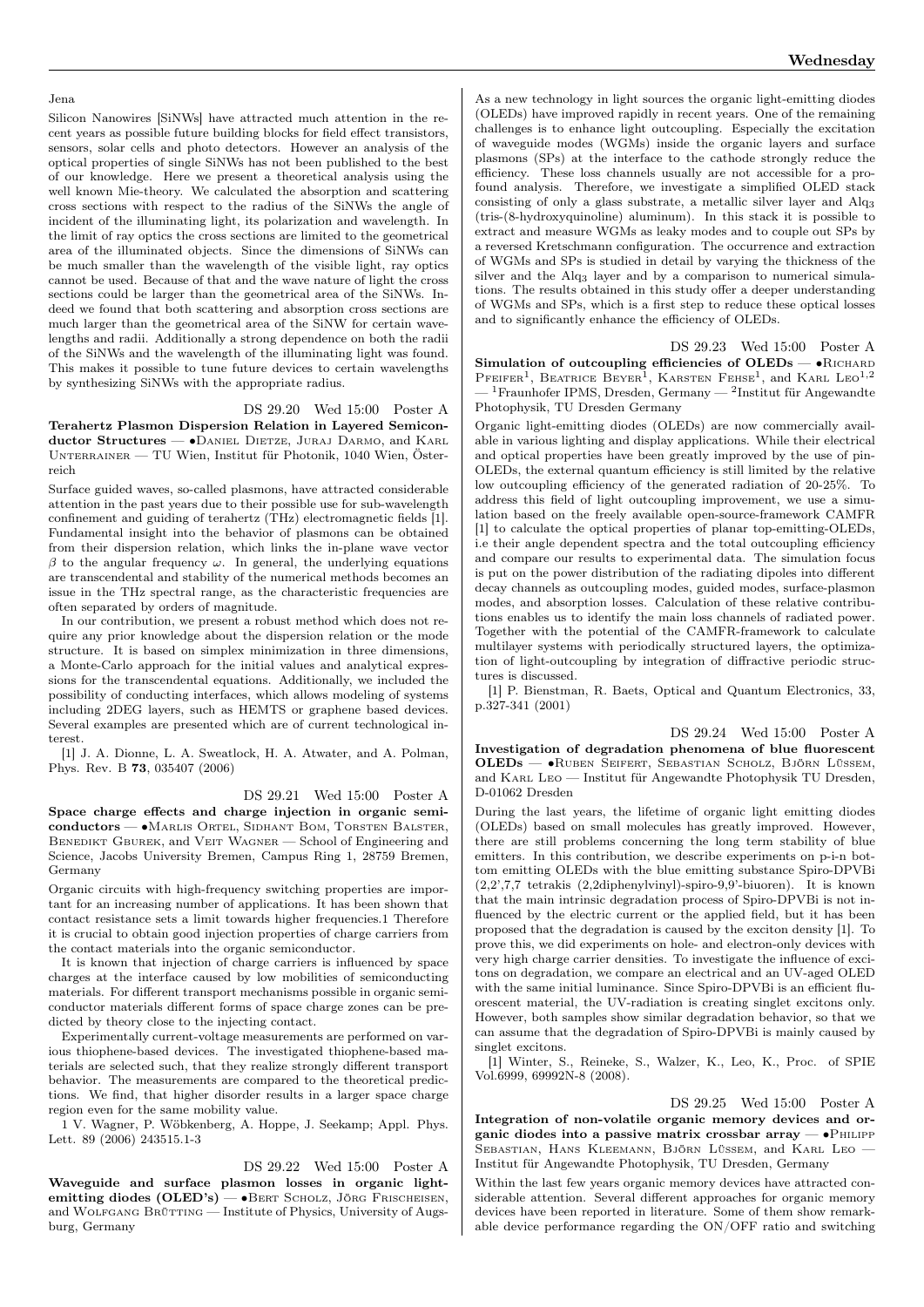speed [1]. However, besides optimizing the performance of a single memory cell, it is further necessary to integrate the memory cell in a crossbar structure of top and bottom contacts to address the device properly and obtain high data storage density [2]. To avoid unwanted crosstalk between neighbouring elements in a passive matrix, the resistive memory element has to be combined with an organic diode. Here, we report on an approach to integrate an organic memory device [3] stacked with an organic diode element into a passive matrix structure. It is shown that the combination of an organic memory and a rectifying diode efficiently suppresses crosstalk in the crossbar. In order to increase the possible size of the crossbar array, the rectification ratio and the maximum forward current of the diode is increased. Furthermore, by optical lithography the possible integration density is raised.

[1] J. Scott, L. Bozano, Advanced Materials 19, 1452 (2007) [2] E. Teo et al., IEEE Electron Device Letters 30, 487 (2009) [3] F. Lindner, K. Walzer, K. Leo, Applied Physics Letters 93, 233305 (2008)

### DS 29.26 Wed 15:00 Poster A

Influence of substrate charge on organic field effect transistors — ∙Lorenz Kehrer, Christian Melzer, and Heinz von Seggern

— Electronic Materials Department, Institute of Materials Science, Technische Universität Darmstadt, Petersenstraße 23, 64287 Darmstadt, Germany

The development of printed electronics on flexible substrates is a great challenge for current research. During a continuous roll-to-roll process the often used plastic substrate can be unintentionally charged by contact electrification or by a controlled corona discharge to improve the adhesion of the organic inks. It is thus worth investigating the time and temperature stability of the trapped substrate charge and the impact of the remaining charge on the device operation. We have investigated the charging process of PET by applying different corona charging conditions and by detecting the resulting surface potential with a Kelvin probe as a function of time and temperature following the charging procedure. By measuring thermal stimulated currents the trap distribution as well as the thermal and temporal stability of the substrate charge was analyzed. The effects of existing substrate charge on a top gate organic field effect transistor is discussed and further simulated by dual gate transistors with well defined electrode potentials.

## DS 29.27 Wed 15:00 Poster A

Charge transport across Zinc Oxide Field Effect Transistors — ∙Daniel Walker, Christopher Siol, Christian Meltzer, and Heinz von Seggern — Electronic Materials Department, Institute of Materials Science, Technische Universität Darmstadt, Petersenstraße 23, 64287 Darmstadt, Germany

Zinc-Oxide is a highly attractive material for next generation electronic products as it is low cost and exhibits n-type semi-conducting properties and thus can be used in the fabrication of thin film field effect transistors; however the mechanism underlying the electronic behaviour remains poorly understood. This poster will present work examining the charge flow through spin coated Zinc-oxide FET by measurement of the surface potential using an ultra high-vacuum Kelvin-Probe force microscopy technique combined with a conventional voltage-current characterisation of the FET. A typical potential drop from the source to drain has been observed and is presented as a surface potential profile related to the position in the channel. Furthermore topographic data will be presented alongside a surface potential map in order to discern the effects of surface features on the charge-transport properties.

#### DS 29.28 Wed 15:00 Poster A

Optimized Adsorption of Sulfonated Phthalocyanines on ZnO Electrodes and Their Characterization in Dye- Sensitized Solar Cells — ∙Jane Falgenhauer, Thomas Loewenstein, and DERCK SCHLETTWEIN — Institute of Applied Physics, Justus-Liebig-University Giessen, Germany. email:schlettwein@uni-giessen.de

Phthalocyanines belong to the most stable industrial dyes and show some of the highest molar extinction coefficients in the visible range. ZnO is known as a wide band gap semiconductor material which can be conveniently prepared as a porous electrode from solution-based processes. Sulfonated phthalocyanines were adsorbed at such electrodeposited porous ZnO thin films to work as a photosensitizer in a dye sensitized solar cell (DSSC). The adsorption solution of the phthalocyanine was modified in its composition and by adding different detergents in different concentrations. The adsorption solutions and the sensitized ZnO films were investigated by UV/Vis spectroscopy to characterize the aggregation of the dye molecules. Most of the detergents used could minimize the aggregation of the dye molecules in the adsorption solution without hindering the adsorption of the phthalocyanine on the ZnO surface. The photoelectrochemical characteristics of the resulting test cells were determined using a standard liquid electrolyte. The efficiency of the cells did not reach the expected level and reasons for this are discussed based on film morphology, amount of adsorbed dye molecules, competition by detergent adsorption, the optical absorbance of the dyes in the film and aggregate formation.

DS 29.29 Wed 15:00 Poster A DIP based organic photovoltaic cells with high fill factor and high open circuit voltage — ∙Mark Gruber, Julia Wagner, ANDREAS OPITZ, and WOLFGANG BRÜTTING — Institute of Physics, University of Augsburg, Germany

The p-type semiconductor Diindenoperylene (DIP) was used as a donor material in combination with the acceptor  $C_{60}$  for the application in planar and bulk heterojunction organic solar cells. The favourable molecular energy level alignment mainly affected by the low lying HOMO of DIP results in high open circuit voltages of up to 0.94 V under  $100 \text{ mW/cm}^2$  simulated AM1.5 illumination. DIP shows comparatively low absorption coefficients which can be attributed to predominantly upright standing molecules leading to unfavourable orientation of the optical transition dipole. Nevertheless, the high open circuit voltages together with remarkably high fill factors of around 74% - approaching those of silicon solar cells show great promise for highly efficient photovoltaic cells.

Morphological investigations demonstrate strong dependence of the growth behaviour on substrate temperature. By varying the growth conditions large variations in crystallinity are observed and are related to solar cell performance. Thus, dependent on the substrate temperature the shape of the current-voltage curve changes from distinct s-shape to nearly perfect diode characteristics.

DS 29.30 Wed 15:00 Poster A In-situ Characterization of Evaporated Organic Bulk Heterojunctions During Their Film Growth — • MAX BEU, ANDRÉ DRAGÄSSER, CHRISTOPHER KEIL, and DERCK SCHLETTWEIN - Institute of Applied Physics, Justus-Liebig-University Giessen, Germany. email:schlettwein@uni-giessen.de

Vapor deposited heterojunction thin films of  $C_{60}$  and  $CuPc$  in the low nanometer range on glass substrates were studied in-situ by measuring their thickness-dependent current-voltage characteristics at various illumination wavelengths and light intensities. The film growth was investigated under the influence of different substrate temperatures, polarizing voltages and illumination conditions. Consequences for the photoconductivity of the composites were determined. Charge transfer among the constituents is discussed as a basis for their use as photovoltaic junction materials.

DS 29.31 Wed 15:00 Poster A Interface properties and electronic structure of PCPDTBT a promising polymer for organic solar cells  $-$  UMUT AYGÜL, ∙Fotini Petraki, Holger Hintz, Heiko Peisert, and Thomas Chassé — Institute of Physical and Theoretical Chemistry, University of Tübingen, Germany

Mankind's energy demand is steadily increasing. Novel techniques for environmental friendly energy conversion are therefore a challenging task. Organic solar cells based on donor-acceptor blends present a quite new approach, which posses a large market potential although their efficiency is rather low compared to their inorganic counterparts. In polymer based "bulk heterojunction"-type solar cells so-called "low bandgap" materials are promising donor components in active layers. Low optical bandgap conjugated polymers may improve the efficiency of organic photovoltaic devices by increasing the absorption in the visible and near infrared region of the solar spectrum and by optimizing the offset of the LUMO (lowest unoccupied molecular orbital) energy levels of the donor and acceptor. A potential candidate in this context is Poly[2,6-(4,4-bis-(2-ethylhexyl)-4H-cyclopenta[2,1-b;3,4-b'] dithiophene)-alt-4,7(2,1,3-benzothiadiazole) (PCPDTBT). We study the electronic structure and interface properties to gold and ITO of PCPDTBT by X-ray and UV photoemission spectroscopies (XPS, UPS) as well as X-ray absorption spectroscopy (XAS). The energy level alignment points to charge transfer processes across the interface. In addition, strong chemical interactions occur which may have consequences for interface properties in devices.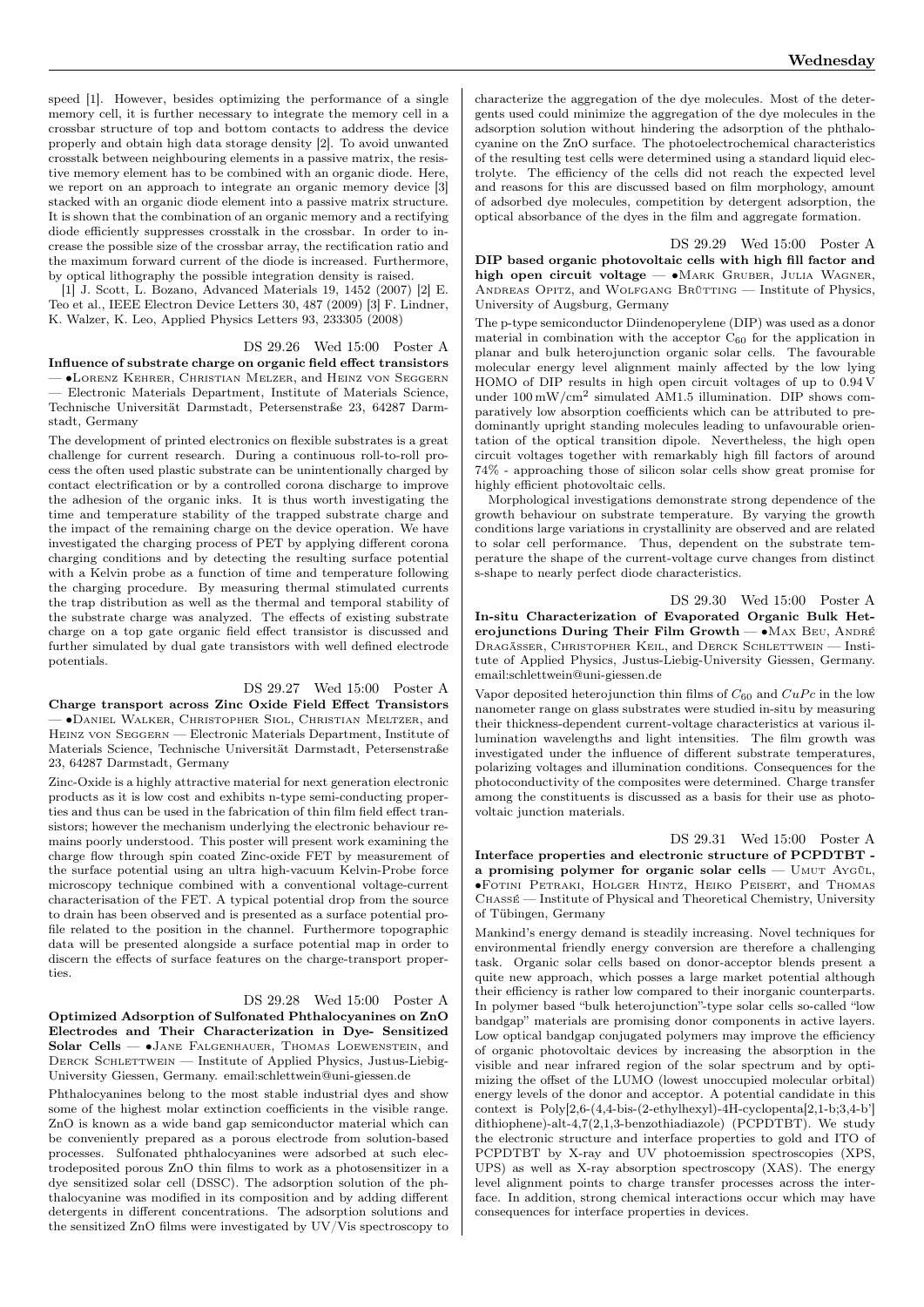DS 29.32 Wed 15:00 Poster A relationship between the morphology and charge transport in the hybrid system composed of conductive polymer and CdSe nanoparticles — ∙nikolay radychev, irina lokteva, joanna kolny-olesiak, elizabeth von hauff, holger borchert, and jürgen parisi — Institute of Physics, Energy and Semiconductor Research Laboratory, University of Oldenburg,Oldenburg,Germany

Hybrid systems based on a bulk heterojunction of conductive polymer and semiconductor nanoparticles is one of the promising approaches for low cost and printable solar cell fabrication. However the light conversion efficiencies of these systems are quite low  $(^{2}-3)$  percent) compared to inorganic solar cells. One limiting factor in the organic-inorganic hybrid solar cells is the comparably low charge carrier mobility which impedes efficient charge transport. Furthermore, the morphology of the active layer is difficult to control which contributes to limited light conversion efficiency as well. In the present work, composites of poly(3 hexylthiophene) and colloidally synthesized CdSe nanoparticles were prepared. The nanoparticles possess an organic ligand shell after synthesis which needs to be replaced by pyridine prior to use in solar cells. The influence of the ligand exchange on the active layer morphology was investigated here. Charge carrier mobility was investigated by OFET methods. The results were compared with a theoretical model based on the fitting of the current-voltage characteristics. Relationships between the morphology and charge transport were analyzed.

DS 29.33 Wed 15:00 Poster A Changes in inorganic matricees of dye sensitized solar cells during preparation —  $\bullet$  HARALD GRAAF<sup>1</sup>, CARSTEN MAEDLER<sup>1,2</sup>, Thomas Baumgärtel<sup>1</sup>, Franziska Lüttich<sup>1</sup>, Mirko Kehr<sup>1</sup>, and THORSTEN OEKERMANN<sup>3</sup> — <sup>1</sup>Institute of Physics, University of Technology Chemnitz, 09107 Chemnitz, Germany — <sup>2</sup>Department of Physics, Boston University, Boston, MA 02215, USA — <sup>3</sup>Institute of Physical Chemistry and Electrochemistry, Leibniz University Hannover, 30167 Hannover, Germany

Dye-sensitized solar cells (DSSC) containing zinc oxide (ZnO) as the inorganic semiconductor and organic dye molecules as the sensitizer are well known devices with high efficiency. Such DSSC are prepared by electrochemical deposition of an aqueous zinc salt solution including organic molecules as templates. The template is desorbed in a second step to obtain a porous ZnO network. As a final step the senzitizing organic molecules were re-adsorped from solution. Within these different processing steps the structure of the ZnO can be influenced. We will discuss the growth mechanism during film deposition e.g. due to different template molecules. Also the crystal structure changes accompanying the desorption process, which is performed in an alkaline aqueous solution. Different techniques as X-ray investigations, optical absorption and scanning probe methods are used to identify the variations in different cells and within the production process.

## DS 29.34 Wed 15:00 Poster A

Controlling the energy levels at interfaces between conjugated organic materials and electrodes —  $\bullet$ BENJAMIN BRÖKER<sup>1</sup>,  $R$ ALF-PETER BLUM<sup>1</sup>, GEORG HEIMEL<sup>1</sup>, JOHANNES FRISCH<sup>1</sup>, JÜRgen P. Rabe<sup>1</sup>, Antje Vollmer<sup>2</sup>, Oliver T. Hofmann<sup>3</sup>, Egbert  $\mathrm{Zo}$ jer<sup>3</sup>, Ralph Rieger<sup>4</sup>, Klaus Müllen<sup>4</sup>, and Norbert Koch<sup>1</sup> — 1 Institut für Physik, Humboldt-Universität zu Berlin, D-12389 Berlin, Germany — <sup>2</sup>Helmholtz-Zentrum Berlin für Materialien und Energie -Bessy II, D-12489 Berlin, Germany — <sup>3</sup>Institut of Solid State Physics, Graz University of Technology, A-8010 Graz, Austria — <sup>4</sup>Max Planck Institut für Polymerforschung, D-55128 Mainz, Germany

In the past decades, the field of organic electronics has made tremendous progress, which led to significant increase in device performance. However, the interfaces between the electrodes and the conjugated organic material (COM) can still be identified as one of the key areas for device improvement. Several strategies towards adjusting the electronic levels of the electrode-COM interface exist, with one of them being the adsorption of molecules that undergo a charge-transfertype reaction with the electrode materials. This modifies the energy level alignment and leads to significantly decreased injection barriers for subseqently deposited COM layers. In this work we present an overview of donor and acceptor molecules. By application of thin layers of these molecules a tunability of the substrate work function over a range of almost 3eV was achieved. Furthermore a variety of electronic as well as structural phenomena were identified at these interfaces that can play an important role in the charge injection process.

DS 29.35 Wed 15:00 Poster A

Interface recombination effect in modelling the photoelectrical characteristics of P3HT:PCBM bulk heterojunction solar  $cells \rightarrow$ •Je $DRZE$ J $Sz$ MYTKOWSKI — Institut für Angewandte Physik, Universität Karlsruhe (TH), Karlsruhe, Germany

The interface recombination of charge carriers located in the material with lower permittivity [1] has been implemented for the first time to calculate the electrical characteristics of donor–acceptor P3HT:PCBM bulk heterojunction solar cell. In order to estimate the photocurrent density in this system, a simple analytical formula has been derived. Theoretical I–V characteristics agree well with experimental data obtained in different laboratories. The conclusion is that the major contribution to the recombination in P3HT:PCBM blend is from the interface recombination with negligible contribution from the Langevin– type recombination. However, other processes could be also taken into account to explain the reduction of Langevin–type recombination. We suggest that the Braun–Onsager model cannot be used in the case when both materials in the blend are characterized by different permittivities.

[1] J. Szmytkowski Chem. Phys. Lett. 470 (2009) 123

DS 29.36 Wed 15:00 Poster A Correlation of morphology, cell architecture and device performance in P3HT/fullerene based organic solar cells — ∙Ulrich Hörmann<sup>1</sup> , Julia Wagner<sup>1</sup> , Andreas Opitz<sup>1</sup> , Wolf-gang Brütting1 , and Ellen Moons<sup>2</sup> — <sup>1</sup> Institute of Physics, University of Augsburg, Germany  $-$  2Department of Physics, Karlstad University, Sweden

The material combination of the polymer poly(3-hexylthiophene) (P3HT) and the fullerene derivative  $[6,6]$ -phenyl-C<sub>61</sub>-butyric acid methyl ester (PCBM) is one of the most widespread donor-acceptor systems in organic photovoltaics. In the present work these materials as well as the buckminsterfullerene  $C_{60}$  are studied in three different device architectures: the bulk heterojunction, the planar heterojunction and the diffuse heterojunction, which can be considered as a combination of both.

Planar heterojunctions are achieved by evaporation of either  $C_{60}$  or PCBM onto a spin-coated P3HT layer. Heating the P3HT film to an appropriate temperature during the evaporation process enables the  $C_{60}$  molecules to penetrate into the polymer layer, representing a new technique of producing diffuse donor-acceptor interfaces. Preparation of diffuse heterojunctions with PCBM can be achieved by means of spin coating while partly dissolving the underlying P3HT. Morphological investigations of the resulting layers have been performed by scanning force microscopy as well as optical and fluorescence microscopy and emphasize the importance of morphology and device architecture for the performance of organic photovoltaic cells.

DS 29.37 Wed 15:00 Poster A Investigation and Control of the Nanomorphology in Solution Cast Thin Polymer-Fullerene P3HT:PCBM Films — ∙Benedikt Brenneis<sup>1</sup> , Benjamin Schmidt-Hansberg<sup>1</sup> , Monamie SANYAL<sup>2</sup>, ESTHER BARRENA<sup>2</sup>, MICHAEL KLEIN<sup>3</sup>, PHILIP SCHARFER<sup>1</sup>, DAGMAR GERTHSEN<sup>4</sup>, and WILHELM SCHABEL<sup>1</sup> - <sup>1</sup>KIT Thermal Process Engineering / Thin Film Technology, Karlsruhe, Germany —  ${}^{2}$ Max Planck Institute, Stuttgart, Germany —  ${}^{3}$ KIT Light Technology Institute, Karlsruhe, Germany — <sup>4</sup>KIT Laboratory for Electron Microscopy, Karlsruhe, Germany

In this work we investigate the drying process of solution cast thin polymer-fullerene films with respect to the interplay of process conditions and device properties. The established material system P3HT:PCBM for organic photovoltaic devices is solution cast and subsequently dried under several drying conditions varying the drying temperature, the drying air flow speed in a drying channel and other coating properties. By using atomic force microscopy (AFM), grazing incidence x-ray diffraction (GIXRD), scanning transmission electron microscopy (STEM) and more utilities the film morphology and optoelectronic properties are investigated systemically and correlated with the film formation history.

DS 29.38 Wed 15:00 Poster A In-situ AFM study of P3HT:PCBM mixtures during thermal **annealing** — •Abel Roigé<sup>1</sup>, J. Oriol Ossó<sup>1</sup>, Malte Schmidt<sup>2</sup>, and Mariano Campoy-Quiles<sup>2</sup> — <sup>1</sup>MATGAS 2000 AIE, Campus de la UAB — <sup>2</sup> Institut de Ciència de Materials de Barcelona, CSIC Polymer-small molecule donor-acceptor blends are currently being extensively investigated due to their use as photovoltaic materials. Post-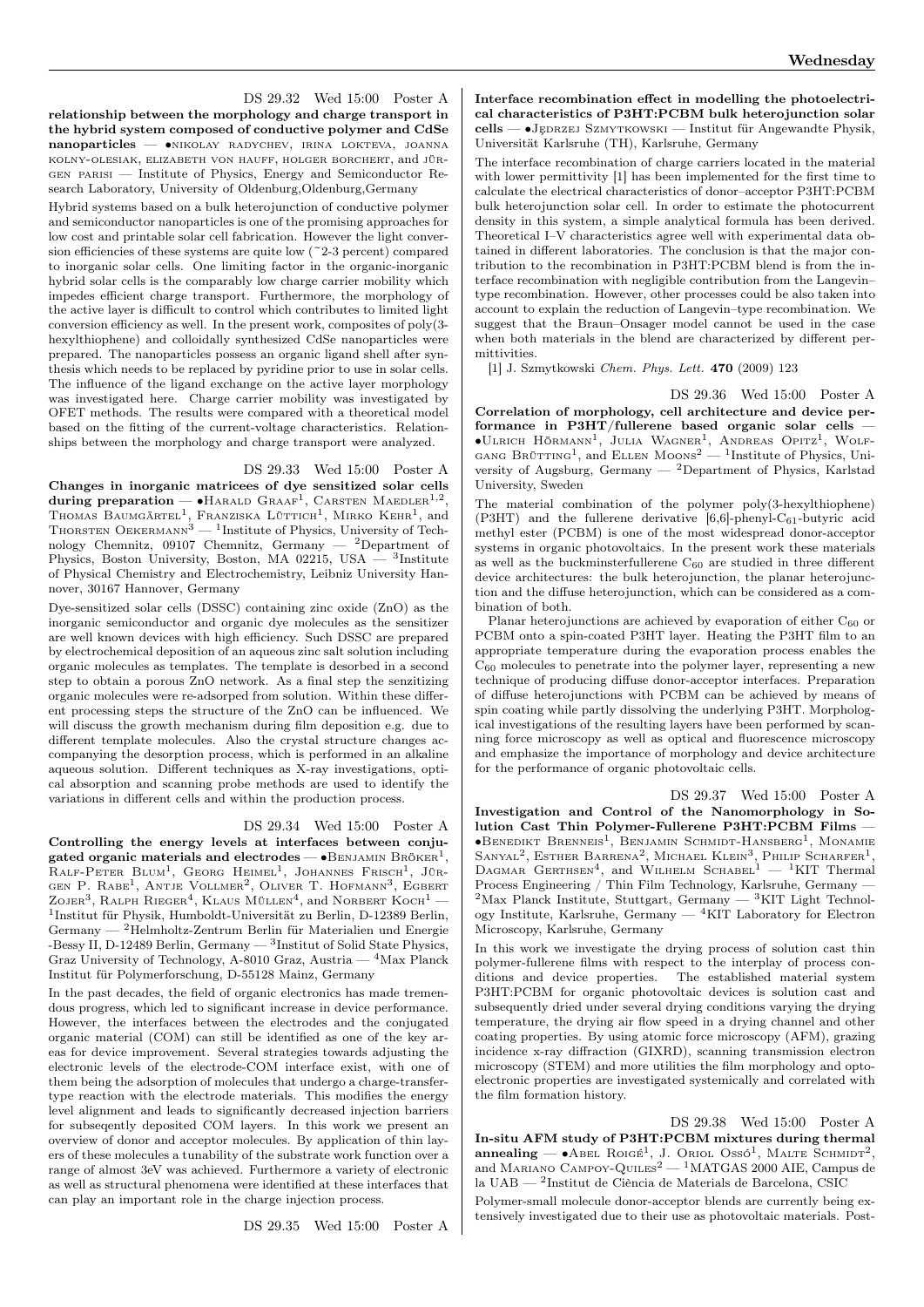deposition annealing treatments have proven to be one of the most effective methods to enhance organic solar cell performance. One of the main changes experienced by the materials during heating is the self-assembly of polymer chains which induces an increase in charge transport and light absorption. However, the particular changes and concomitant device improvements strongly depend on the specific processing conditions. It is, thus, clear, that novel ways of monitoring the morphological changes associated to these treatments can be strongly beneficial for the optimization of organic solar cells. In this work, we use in-situ AFM measurements to detect changes in topography and surface roughness upon heating for the workhorse material system (P3HT:PCBM). These measurements allow to visualize the polymer crystallization at 140∘C as well as a clear decrease in roughness at around 100∘C. In addition, in-situ Raman spectroscopy experiments and conductive AFM complement real time topographical data to detect the structural changes that occur during annealing and their effect on the electric transport properties. The combination of these techniques allows a detailed characterization of the morphological changes that organic materials undergo during thermal annealing.

## DS 29.39 Wed 15:00 Poster A

Conductive Atomic Force Microscopy Investigations of Organic thin Films — • ANDREAS PAVITSCHITZ<sup>1</sup>, IGOR BEINIK<sup>1</sup>, Markus Kratzer<sup>1</sup>, Christian Teichert<sup>1</sup>, Simone-Viola Radl<sup>2</sup>, THOMAS GRIESSER<sup>2</sup>, and WOLFGANG  $\text{KERN}^2 - 1$ Institute of Physics, University of Leoben, 8700 Leoben, Austria — <sup>2</sup>Institute of Chemistry of Polymeric Materials, University of Leoben, 8700 Leoben, Austria

Organic materials are used in electronic devices as dielectrics, semiconductors and conductive materials. The device performance depends on the electrical properties and the surface morphology of the organic thin film. Conductive Atomic Force Microscopy (C-AFM) allows simultaneous mapping of the morphology and the local film conductivity on the nanometer-scale. Access to details of carrier transport can be obtained by measuring local current - voltage  $(I/V)$  curves. In this study, C-AFM was used to investigate a UV sensitive conductive polymer. The polymer layers were prepared by spin coating on Au/glass and ITO. C-AFM proved a increase in conductivity in the polymer film after UV-exposure.

Support by the FWF projects S9702 N- 20, S9707 and P19636 is acknowledged.

### DS 29.40 Wed 15:00 Poster A

Influence of Auxiliary Plasma Source on Properties of Photoactive TiO2 Films by MePIII&D —  $\bullet$ Altin Gjevori<sup>1,2</sup>, Di- $E$ TMAR HIRSCH<sup>1</sup>, JURGEN W. GERLACH<sup>1</sup>, DARINA MANOVA<sup>1</sup>, and <code>STEPHAN</code> <code>Mänd</code>ı<code> $^{-1}$ — $^{1}$ Leibniz-Institut für Oberflächenmodifizierung,</code> 04318 Leipzig, Germany — <sup>2</sup>Faculty of Natural Sciences, University of Tirana, Tirana, Albania

For several years, TiO2 is receiving increasing scientific attention as one of the most promising photo catalysts with a huge potential for solving several different types of environmental problems. While TiO2 powders and nanoparticles are well known and widely used, thin film surfaces are less investigated but still highly desired for applications. For TiO2 polymorphs, anatase powder is reported to be a more potent photo catalyst than rutile. Metal plasma immersion ion implantation and deposition is employed to form titanium oxide films at room temperature. By applying high voltage pulses of up to 5 kV at a duty cycle of 30%, polycrystalline films could be obtained. Additionally, an RF plasma source was used to increase the ionisation of the background oxygen gas at different flow rates, thus enhancing the ion bombardment of the surface. AFM, SEM, XRD and surface energy measurements show that by employing the auxiliary RF plasma source, a lower oxygen gas flux is compensated by increasing the oxygen content compared to the case without auxiliary plasma.

## DS 29.41 Wed 15:00 Poster A

Formation of palladium hydrides in low temperature  $Ar/H_2$ plasma — ∙Harm Wulff, Marion Quaas, Heiko Ahrens, Oxana Ivanova, and Christiane A. Helm — University of Greifswald, Institute of Physics, F.-Hausdorff-Str. 6, 17487 Greifswald

A specific challenge in low temperature plasma science is the investigation of chemical reactions in solid surface layers as a response to external plasma parameters.

20 nm thick palladium films were exposed to argon-hydrogen microwave plasma using different negative substrate voltages to study the hydride formation. The palladium hydride films were investigated by grazing incidence x-ray diffractometry (GIXD, Hasylab, Hamburg

- Surface layers in reactive plasmas - project I-20080137)), in-situ high temperature x-ray diffractometry (HT-GIXD), x-ray reflectometry (XR) and atomic force microscopy (AFM).

The effect of hydrogen plasma depends on the applied negative bias voltage. Up to -50 V we observe an increase of the fcc Pd unit cell volume. Hydrogen atoms occupy octahedral interstices to form  $PdH<sub>0.55</sub>$ . However, bias voltages of -100 V and -150 V cause a shrinking of the fcc Pd unit cell in two steps to fcc  $Pd_{VacI}$  and fcc  $Pd_{VacII}$ . Subsequent reactions under long time plasma exposure form cubic  $PdH<sub>1,33</sub>$ . HT-GIXD experiments confirm the existence of different palladium hydrides. PdH $_{0.55}$  lost its hydrogen at temperatures  $> 600$  K. From the phase transformations  $PdH_{1,33}$  (> 700 K) –>  $Pd_{VacII}$  (1000 K) –>  $PdH_{1,33}$  we draw the conclusion that  $Pd_{Vac}$  is a hydride compound. The formation mechanisms of palladium hydrides will be discussed.

DS 29.42 Wed 15:00 Poster A Complementary ion beam analysis and photo electron spectroscopy study of oxygen contamination in epitaxial GdN films on YSZ substrates  $-$  •Jürgen W. Gerlach<sup>1</sup>, Wal-TER ASSMANN<sup>2</sup>, and BERND RAUSCHENBACH<sup>1</sup> - <sup>1</sup>Leibniz-Institut für Oberflächenmodifizierung, 04318 Leipzig —  $2$ Ludwig-Maximilians-Universität München, Maier-Leibnitz-Laboratorium, 85748 Garching Gadolinium nitride (GdN) is a ferromagnetic material with a Curie

temperature at 75 K and with promising electronic properties. In the present study, the low-energy ion-beam assisted epitaxial growth of thin GdN films on yttria-stabilized zirconia (YSZ) substrates is investigated. For this purpose, Gd was deposited on the substrate and simultaneously irradiated with a hyperthermal nitrogen ion beam at a constant substrate temperature of 750∘C. To prevent rapid oxidation of GdN in air, a GaN protective layer was deposited. According to x-ray diffraction (XRD), the formation of epitaxial GdN on YSZ(100) was achieved, but time-of-flight secondary ion mass spectrometry (TOF-SIMS) showed that first a gadolinium oxide layer was formed and during further deposition the GdN phase was dominating over the still coexisting oxide. This was confirmed by quantitative elastic recoil detection analysis (ERDA) exhibiting a high degree of oxygen contamination over the whole film thickness. The chemical nature of the contamination was assessed by photo electron spectroscopy (XPS). It could be excluded that the oxygen contamination originated from residual gases in the ultra-high vacuum recipient. Instead, the oxygen was found to diffuse from the YSZ substrate into the GdN film.

DS 29.43 Wed 15:00 Poster A X-ray Photoelectron Diffraction of Perovskite Oxides — ∙Mathias Glaser, Christoph Raisch, and Thomas Chassé — Universität Tübingen, Institut für Physikalische und Theoretische Chemie, Auf der Morgenstelle 8

Thin films of doped lanthanum manganites like  $La_{0.7}Ca_{0.3}MnO_3$ (LCMO) show a distinctive colossal magneto resistance. In this work we report on x-ray photoelectron diffraction (XPD) measurements of LCMO films (grown by pulsed laser deposition) and of  $SrTiO<sub>3</sub>$  (STO). The presented polar scans were measured in [100]- and [110]-direction in both cases. In the case of STO the measured polar scans are typical of a cubic crystal structure. In comparison to that the polar scans of LCMO indicate a strained structure.

DS 29.44 Wed 15:00 Poster A Sb-Bi thin films investigated by structural and optical methods — ∙Anja König, Peter Zalden, Gunnar Bruns, and MATTHIAS WUTTIG — I. Physikalisches Institut (IA), RWTH Aachen, 52056 Aachen, Germany

Phase-change materials (PCMs) offer a significant optical contrast as well as a distinct difference in electronic resistivity between their amorphous and crystalline state. Moreover, they can be rapidly switched between these states thus making them a promising material for nonvolatile electronic memories. The crystalline phase of these materials shows a large optical dielectric constant, which is explained in terms of a large dynamic charge, also known as resonant bonding. A map for PCMs has been developed on the basis of a fundamental understanding of the bonding characteristics [1]. However, stoichiometric trends in terms of the dynamic charge and its origin are yet to be investigated.

Therefore, in this study binary Sb-Bi thin films were evaporated in varying stoichiometry and examined structurally (XRD, XRR) and optically (ellipsometry). The binary Sb-Bi system was chosen since these alloys provide three p-electrons per atom throughout, thus fulfilling the prerequisite to be accurately described by the map in every stoichiometry. Additionally, they show a stoichiometric trend regarding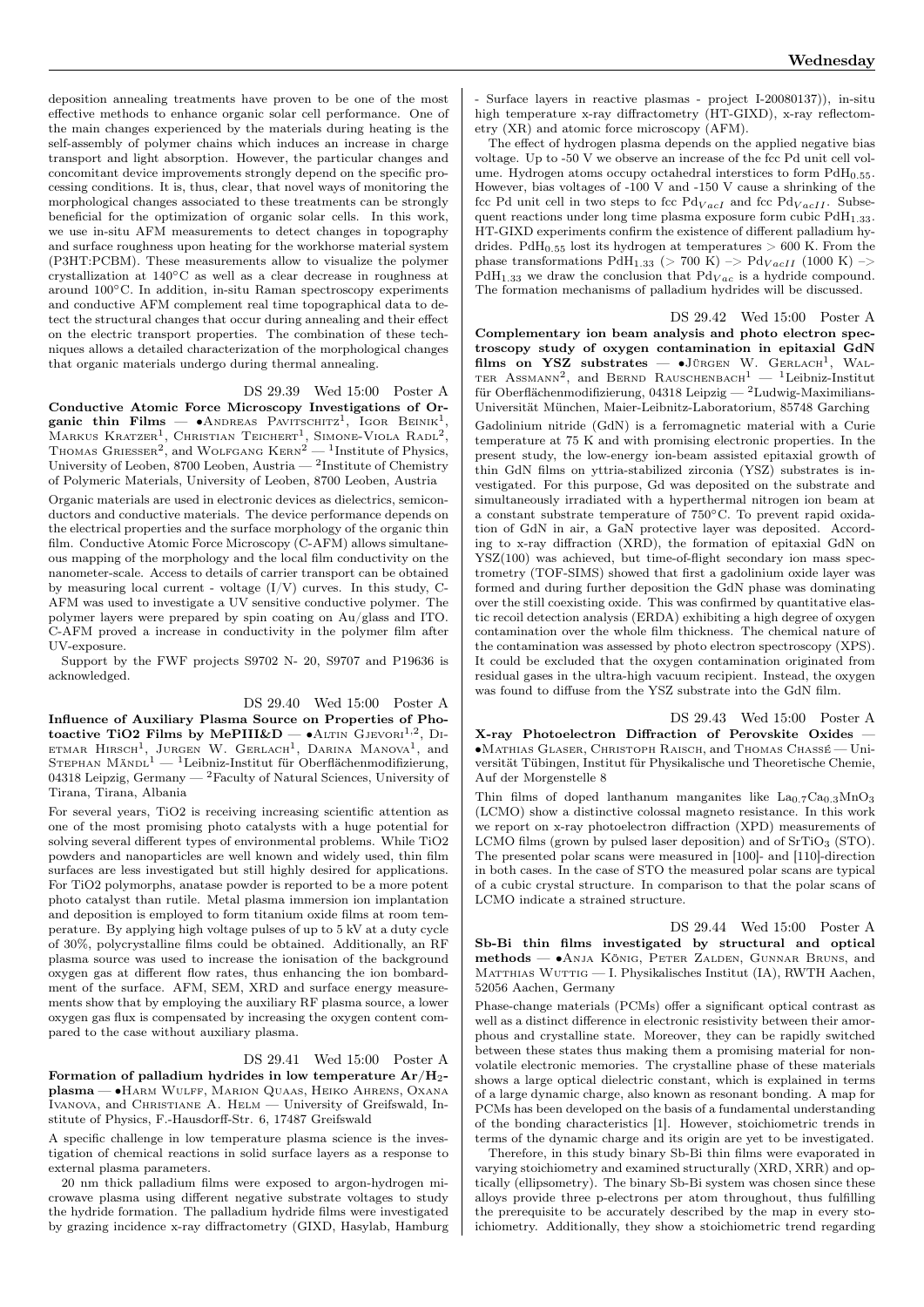the magnitude of the rhombohedral distortion, which is a well know property of some phase-change materials. These trends can be related to a change in the electronic and structural properties, e.g. a varying magnitude of the rhombohedral distortion. [1] D. Lencer et al., Nature Materials 7, 972 (2008)

DS 29.45 Wed 15:00 Poster A Structural and electrical properties of SrTiO3 films grown on CeO2 buffered sapphire — •EUGEN HOLLMANN, ROLF KUTZNER, Jurgen Schubert, Gregor Mussler, and Roger Wördenweber — Institute for Bio- and Nanosystems (IBN2), Research Center Juelich, Germany

The physical properties of complex oxides like ferroelectric perovskite are strongly connected with their composition, structure and structural imperfections. Lattice constants and thermal properties of substrate materials and deposited films are usually different. In the case of thin epitaxial films this difference can be used for engineering of properties of ferroelectric materials via mechanical strain due to changing of film thickness and preparation conditions.

In the present work we report on results of measuring the strain of both in buffer CeO2 and STO films on r-cut sapphire. Ferroelectric films were deposited by PLD. Different types of strain lead to various structural modifications in films. The resulting type of distortion and defects are investigated by high-resolution x-ray analysis. Electrical properties of STO films of various thicknesses are measured using planar capacitors in a wide frequencies range.

It is shown that in the thinner films the stress is compensated by misfit dislocations generated during growth and a deformation of the STO lattice. With increasing film thickness cracks develop in two crystalline directions, i.e. along the [1210] and, additionally, the [1010] directions of r-cut sapphire. The strained films show a strong modification of temperature dependence of the dielectric permittivity.

#### DS 29.46 Wed 15:00 Poster A

Structure analysis of CoFeB/MgO interfaces by focus series  $reconstruction - \bullet$ Henning Schuhmann<sup>1</sup>, Patrick Peretzki<sup>1</sup>, GERRIT EILERS<sup>2</sup>, MICHAEL SEIBT<sup>1</sup>, MARKUS MÜNZENBERG<sup>2</sup>, VOLKER<br>DREWELLO<sup>3</sup>, ANDY THOMAS<sup>3</sup>, and Günter Reiss<sup>3</sup> — <sup>1</sup>IV. Physikalisches Institut, Georg-August-Universität Göttingen, Germany — <sup>2</sup> I. Physikalisches Institut, Georg-August-Universität Göt- $\overline{\text{tingen}}$ , Germany  $-$ <sup>3</sup>Thin films and Physics of Nanostructures, Universität Bielefeld, Germany

The amorphous CoFeB/ crystalline MgO interface is a fundamental part of magnetic tunnel junctions (MTJ) which are a potential candidate for magnetic random access memory. For these applications a high tunnel magnetoresistance (TMR) is required. Ab initio supercell calculations by Heiliger et al. [1] show, that the TMR increases rapidly with the number of crystalline Fe monolayers at the interface.

These predictions are to be compared with quantitative analysis by high resolution transmission electron microscopy (HRTEM). The crosssection TEM specimens were prepared by Focused Ion Beam (FIB) and conventional techniques.

Using object wave reconstruction from defocus series, local longrange order at these interfaces is investigated. Combined with electrical characterization of TMR devices the correlation of interfacial order and TMR values is investigated.

[1] Ch. Heiliger, M. Gradhand, P. Zahn and I. Mertig, Phys. Rev. Lett. 99, 066804 (2007)

## DS 29.47 Wed 15:00 Poster A

Structural optimization of CoFeB/MgO/CoFeB TMR ele $ments$  —  $\bullet$ Patrick Peretzki<sup>1</sup>, Vladyslav Zbarskyy<sup>2</sup>, Mar-VIN WALTER<sup>2</sup>, HENNING SCHUHMANN<sup>1</sup>, MICHAEL SEIBT<sup>1</sup>, and MARKUS MÜNZENBERG<sup>2</sup> — <sup>1</sup>IV. Physikalisches Institut, Georg-August-Universität Göttingen, Germany  $-2$ I. Physikalisches Institut, Georg-August-Universität Göttingen, Germany

The Tunnel magnetoresistance (TMR) effect is being used in magnetic tunnel junctions (MTJs) consisting of two ferromagnetic electrodes separated by an insulator for a variety of present and future applications. Practical use requires a high junction quality mainly measured in terms of the "TMR value". MTJs are manufactured as a structure of nm scaled layers, a process which can be optimized in many ways to improve the TMR value.

We fabricated MTJs consisting of MgO insulating tunnel barriers and CoFeB ferromagnetic electrodes on MgO substrates. These structures are not suited for practical use, however they show a visible TMR effect under laboratory conditions. Furthermore, they are dedicated to study crystallization processes at MgO/CoFeB interfaces while keeping the manufacturing process simple and easy to control. MgO was grown by Molecular Beam Epitaxy and the CoFeB layers were sputtered in the same chamber. The structures were then analysed by High Resolution Transmission Electron Microscopy for smooth MgO layer growth and crystallization. Various preparation parameters were changed in order to find optimal growth conditions for high TMR values.

We thank the DFG for funding the research through SFB602.

## DS 29.48 Wed 15:00 Poster A

Strain, stress and structural analysis of manganite and cobaltate thin films — • Thilo Kramer, Mike Vogt, Stefanie A. Wiedigen, Joerg Hoffmann, and Christian Jooss — Institute of Material Physics, University of Goettingen, Germany

Due to their unusual magnetic and electronic properties complex oxides like Manganites and Cobaltates are promising materials for new functionalities and novel applications. For example, these oxides reveal interesting thermoelectric properties and persistent resistance changes which might be used for energy conversion and data storage. However, these properties are extremely sensitive with respect to crystallographic disorder and strain commonly present in thin films. As model systems we have prepared thin films of  $Pr_{1-x}Ca_xMnO_3$  (PCMO) and  $Pr_{1-x}Ca_xCoO_3$  by an ion beam sputtering technique. The strainstress relation with respect to the exact deposition condition is analyzed by combining an in-situ measurement of the substrate bending (Stoney equation) and ex-situ X-ray investigations (Sin<sup>2</sup>  $\Psi$  -method). This allows to estimate the elasticity modulus and the Poisson ratio of PCMO to about E=94 GPa and  $\nu$ =0.25. For analysing the early stage of film growth with respect to crystallographic order and surface roughness RHEED measurements are performed during the film growth. Extending both in-situ analytical techniques (stress measurement, RHEED) to high-temperature deposition processes, first results concerning the temperature dependence of stress development and film growth will be presented.

DS 29.49 Wed 15:00 Poster A

Plasma treatment of polydimethylsiloxane thin films -∙Vladimir Danilov, Jürgen Meichsner, and Hans-Erich Wagner — Institute of Physics, University of Greifswald, Felix-Hausdorff-Str. 6, 17487 Greifswald, Germany

Plasma modification of polydimethylsiloxane (PDMS) thin films was studied by means of Fourier-Transform-Infrared-Reflection-Absorption-Spectroscopy. The spin-coated PDMS films (10 nm - 100 nm) were prepared on aluminium coated glass substrates, and their thickness was measured by spectroscopic ellipsometry. The direct plasma treatment is compared with the plasma radiation, only, in argon and hydrogen rf plasmas, respectively. Evolution of IR spectra was monitored, and the changes of PDMS characteristic absorption bands (absorbance, broadening, shifting) as well as the formation of new bands are discussed. In particular, the appearance of new band at 1230 cm−<sup>1</sup> was observed, and it was identified as LO phonon band of  $SiO_{x}$ . For analysis of the Si-O-Si asymmetrical vibration band the deconvolution of this band was performed using Gaussian peaks.

DS 29.50 Wed 15:00 Poster A Characterization of Plasma Polymerized Ethylenediamine

Thin Films for Biomedical Applications — • FRANK WIENHOLTZ, HOLGER TESTRICH, and JÜRGEN MEICHSNER — Institute of Physics, University of Greifswald, Felix-Hausdorff-Str. 6, 17487 Greifswald

Plasma polymerized ethylenediamine (PPEDA) thin films (15 - 80 nm) were deposited on different substrate materials (TiOx, Si, Al) in capacitively coupled radio frequency plasma. Beside the optimization of the plasma processing parameters, the plasma chemical conversion of the precursor ethylenediamine (EDA) was studied by means of the plasma induced optical emission spectroscopy, analysing the CN emission at 384 nm as well as the emission of  $H_{\alpha}$  (656 nm) and Ar (750 nm). The FTIR (IRRAS) absorption spectra of deposited thin films reveal characteristic absorption of NH (3000 and 3500 cm<sup>-1</sup>), CH (2900 cm<sup>-1</sup>), CN/CC (2150 cm<sup>-1</sup>), and NH<sub>2</sub> (1600 cm<sup>-1</sup>). Comparing the thin film spectra with that of the liquid precursor EDA, the films are strongly cross linked. The refractive index shows normal dispersion in the visible spectral region, and in dependence on the deposition parameters anomal dispersion in the UV. The XPS analysis combined with derivatisation technique provides information about the NH<sup>2</sup> functional groups. Biomedical test substrates covered with PPEDA thin films show significant increase in cell adhesion. The investigations were realized within the BMBF collaborative research project